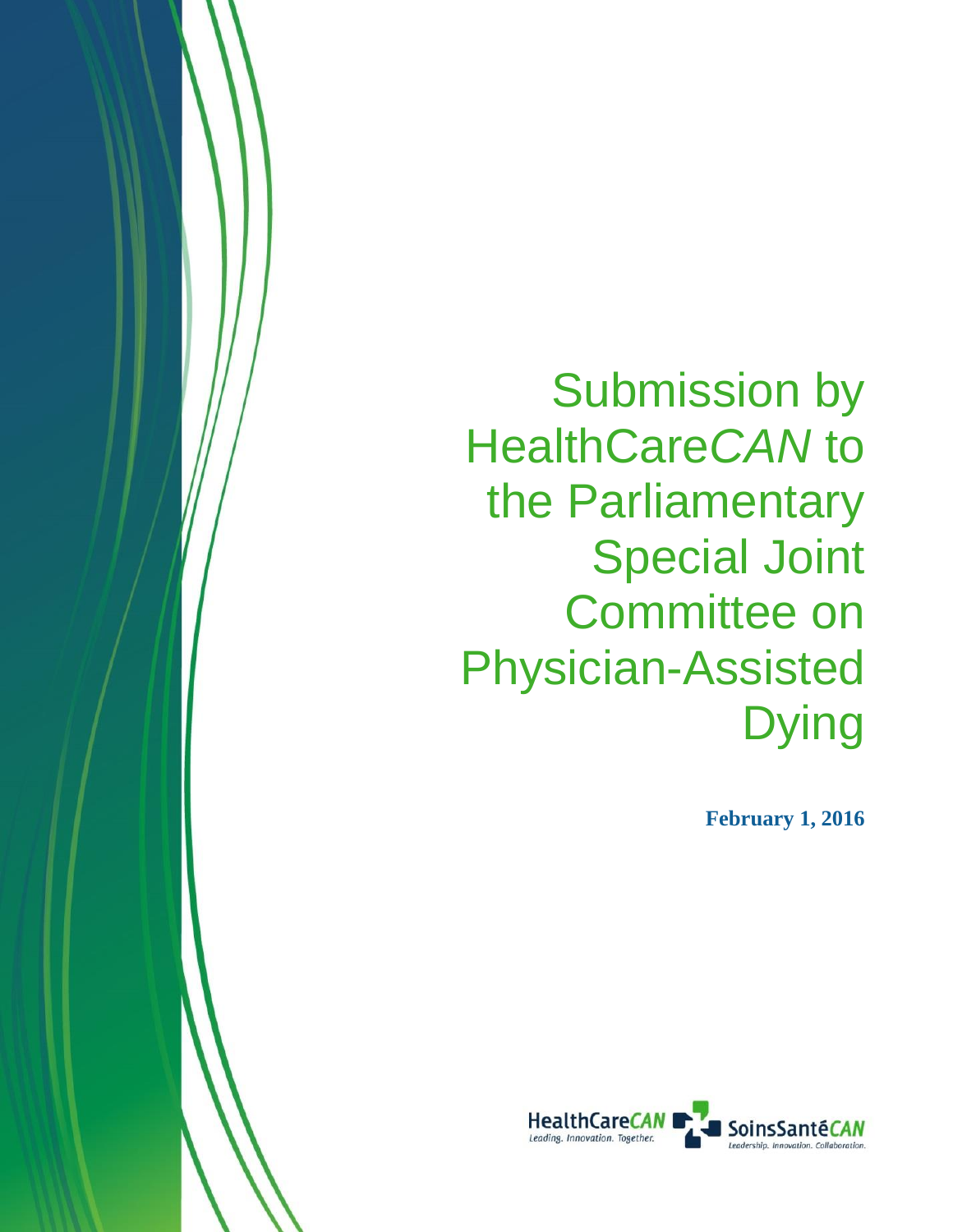*HealthCareCAN is the national voice of healthcare organizations and hospitals across Canada. We foster informed and continuous, results oriented discovery and innovation across the continuum of healthcare. We act with others to enhance the health of the people of Canada; to build the capability for high quality care; and to help ensure value for money in publicly financed, healthcare programs*.

#### **Introduction**

HealthCare*CAN* - the national voice of Canadian healthcare organizations and hospitals – appreciates the opportunity to provide comments to inform the work of the Special Joint Committee on Physician-Assisted Dying. The implementation of physician-assisted dying services has far-reaching implications for healthcare institutions.

As a national organization representing Canada's health authorities and hospitals, HealthCare*CAN* would like to begin by emphasizing that there is a range of views among our members with respect to end-of-life care and physician-assisted dying. HealthCare*CAN* is continuing to engage with its members and other stakeholders on this important issue. All HealthCare*CAN* members are committed to ensuring the highest quality of care for patients and their families.

#### **Harmonized Approach**

HealthCare*CAN* strongly supports a coordinated, harmonized and consistent approach across the country, and clear parameters, policies and procedures around physician-assisted dying. We commend the important work of this Committee and support a clear federal legislative response to the *Carter v. Canada* decision that respects the Constitution, the Canadian Charter of Rights and Freedoms, and the priorities of Canadians.

Collaboration and coordination by federal, provincial and territorial governments, along with professional regulatory authorities and a range of relevant organizations, institutions and stakeholders, will be required to fully address physician-assisted dying in Canada.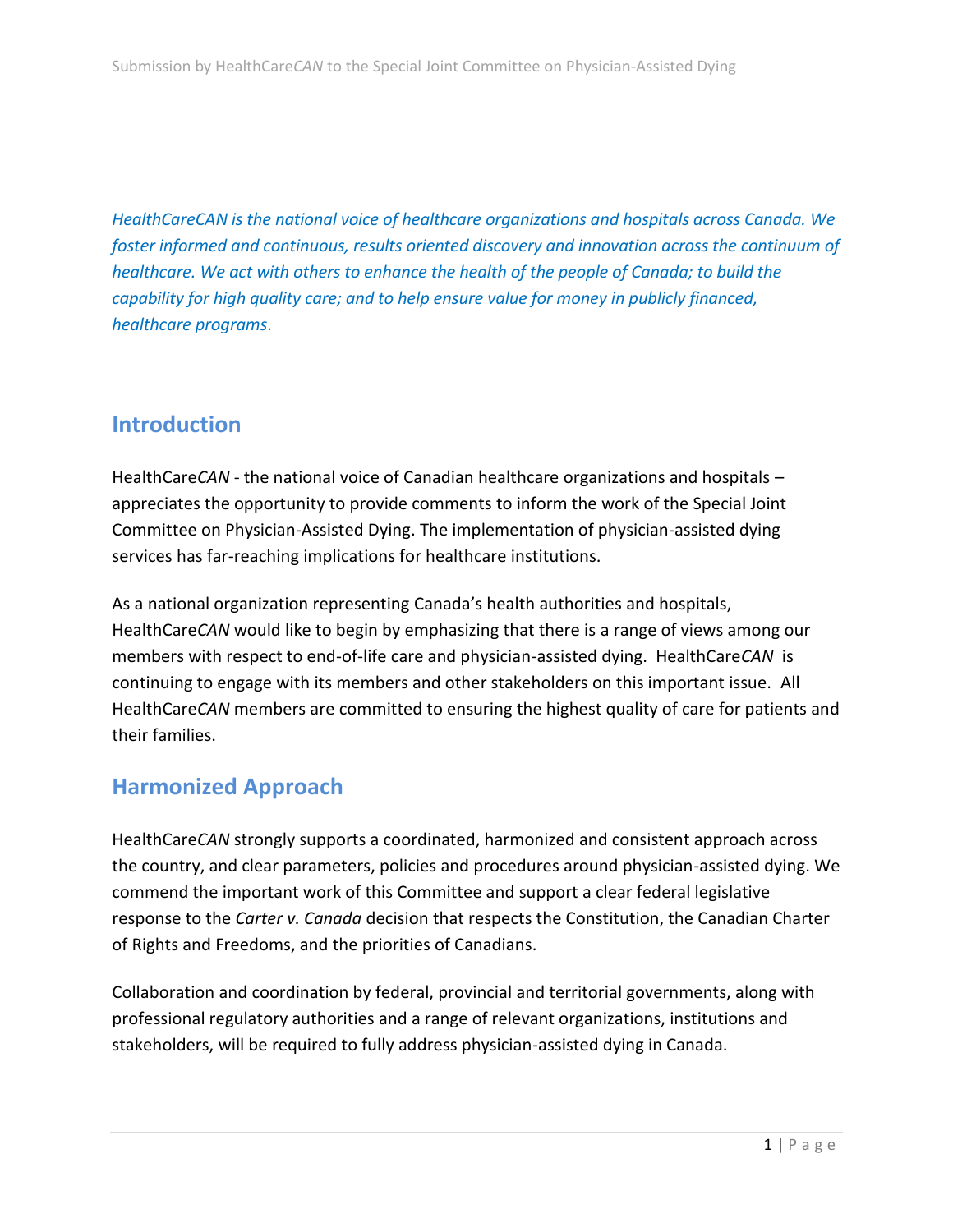# **Hospitals and Healthcare Organizations**

The Supreme Court of Canada's ruling in *Carter v. Canada* was silent on the role of hospitals and healthcare organizations in assisted death. However, based on the experience of other jurisdictions, the *Carter* decision will have significant implications for hospitals, long-term care facilities, palliative care facilities etc. (where many physician-assisted deaths are likely to occur). The legal availability of physician-assisted dying presents many clinical, operational and ethical complexities for our members.

HealthCare*CAN* would like to emphasize that many healthcare institutions across Canada operate under a specific mission, vision, set of values and/or ethical framework. Our members will be seeking clarity regarding their ability to honour their missions and ethical frameworks while being respectful of the needs and wishes of an individual patient.

#### **Palliative Care**

HealthCare*CAN* would also like to emphasize the need for quality palliative care as an option for all patients in the end-of-life period. Far too few Canadians have access to high-quality palliative care when they need it. Canadians also need to be made more aware of the options currently available to them. HealthCare*CAN* strongly supports increased investment in, and enhancement of, high quality palliative and end-of-life care services.

According to a January 2016 study published in the Journal of American Medical Association, Canada has the highest proportion of people with cancer dying in acute care hospitals (52%) compared to other developed countries (for instance, 29.4% in the Netherlands). At the end-oflife, Canada also had the highest per capita hospital expenditures. This is related to Canada's relative lack of high quality palliative care and hospice care compared to other countries.

Canadians are united in their call for better access to quality palliative care. In this regard, HealthCare*CAN* applauds the federal government's plan to invest \$3 billion over the next four years to prioritize home care services, including palliative care.

## **Patient-Centred Care**

HealthCare*CAN* stresses the importance of patient-centred care and a patient-centred response. HealthCare*CAN*'s members are committed to providing quality health care services that are respectful and responsive to the preferences, needs and values of patients. This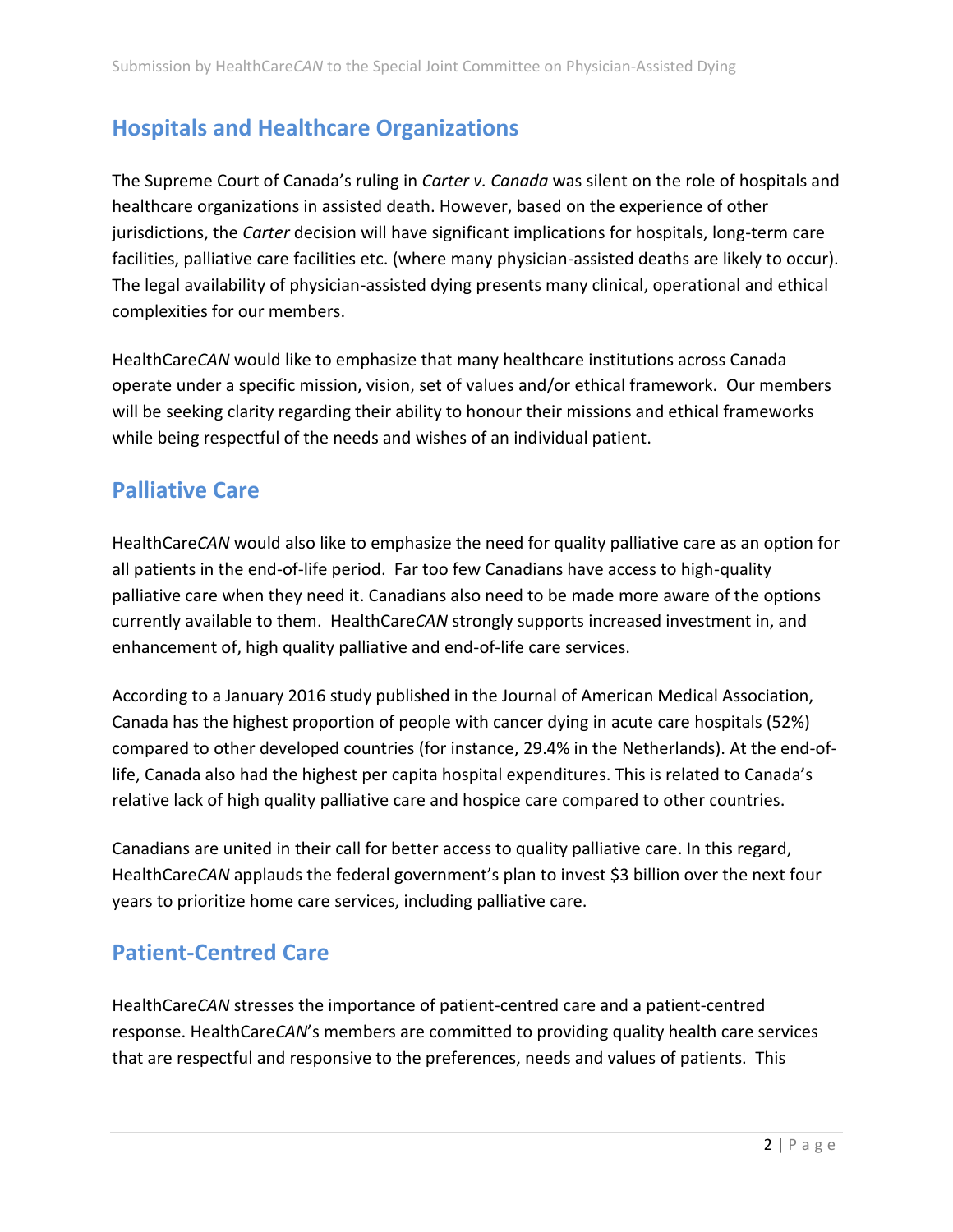includes ensuring that patients receive quality end-of-life care, and that treatment wishes are respected.

Processes and pathways for implementation of physician-assisted dying must be patientcentred. For instance, some have suggested a 15-day waiting period after an initial patient request in order to access physician-assisted dying services. However, there may be situations where longer or shorter waiting times may be in the best interests of the patient. Clear communication and ongoing dialogue regarding the patient's experience in managing his or her condition must also be emphasized.

## **Access to Care**

Efforts will need to be made to ensure that access to physician-assisted dying and end-of-life care is reasonably similar across the country. There are many challenges in Canada with respect to the delivery of adequate health care in certain parts of the country. For instance, in many northern and geographically remote communities of Canada, there is an uneven distribution of healthcare providers.

Ensuring access to physician-assisted dying services will likely present similar issues. In some geographic areas and smaller communities, and in rural and remote regions, there may be a lack of providers who are willing and able to provide medical aid in dying. Inadequate training and the issue of conscientious objection by physicians may be factors.

## **Inter-professional Care**

The *Carter v. Canada* decision refers only to *physician*-assisted dying – it is silent on the role of other health professionals. With respect to end-of-life care and physician-assisted dying, ongoing collaboration and inter-professional care - with a patient-centred focus - is essential. Expectations with respect to different health professionals will require clarification and legal safeguards will need to be articulated.

Inter-professional health teams are present in a variety of care settings and are integral to providing good care. There must be recognition that different health professionals may be involved (including nurse practitioners, registered nurses, pharmacists, psychologists, social workers, spiritual care workers or others) in fulfilling a patient's request for physician-assisted dying. A nurse, for instance, may be the first person that a patient turns to with respect to discussing the option of assisted dying. Medications for physician-assisted dying will most likely be dispensed by a pharmacist. Consideration of other health professionals may also be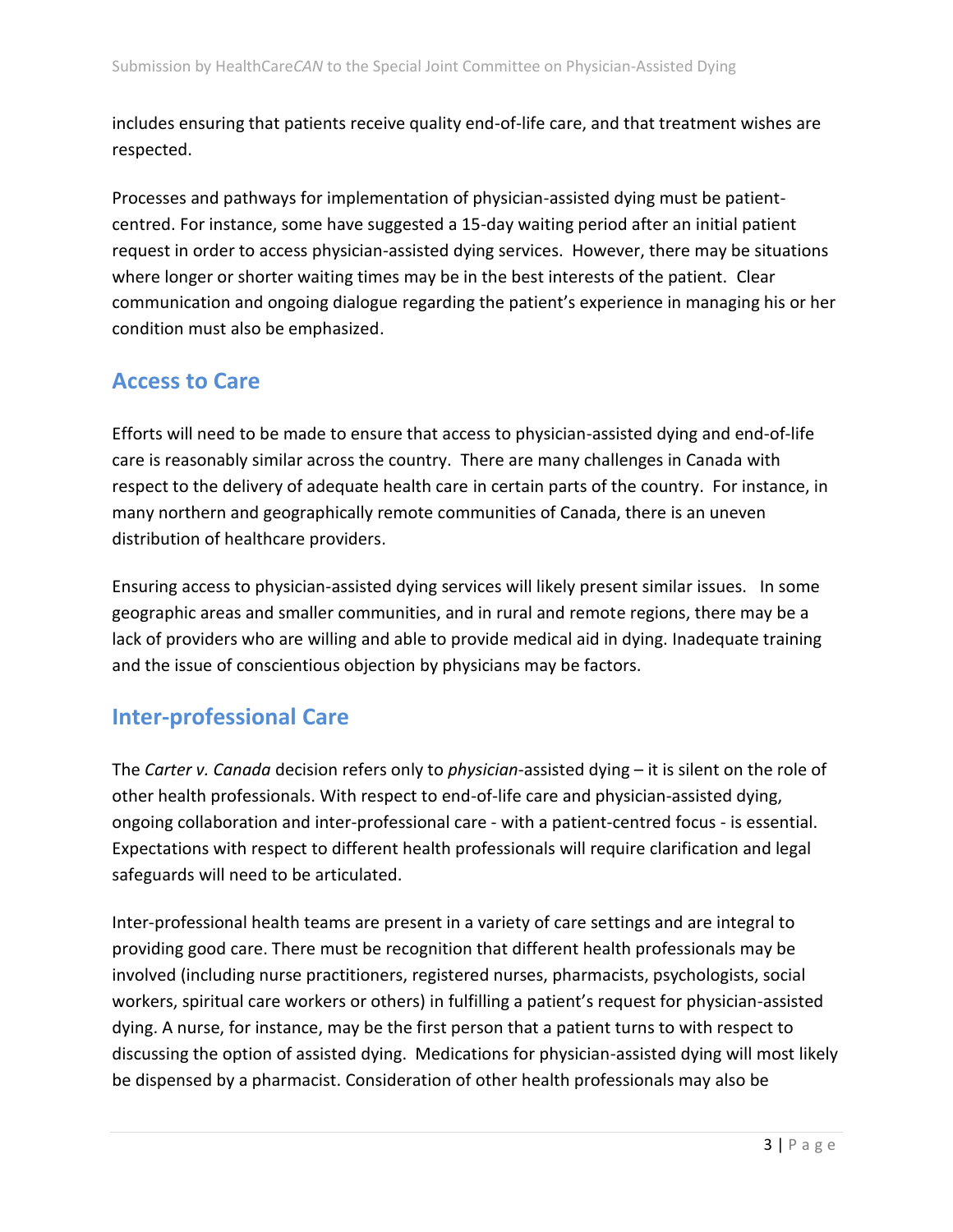necessary to ensure equal access (for example, in northern and remote communities of Canada) and high quality of care.

#### **Need for Clarity**

There are a number of areas of potential uncertainty with respect to physician-assisted dying that require clarification. For instance, hospitals and other healthcare organizations can anticipate difficult cases where medical aid in dying may be requested, and where the criteria outlined in the *Carter* case will need to be applied (for example: by patients who are "mature minors" – "adult" as used in the *Carter* decision does not necessarily mean age of majority; by patients with capacity but with significant underlying mental health issues; by patients with cognitive impairment; and so on). Clear definitions of terms used in the *Carter* decision (including "grievous and irremediable medical condition" ) are required. HealthCare*CAN*'s members – as well as all Canadians – will be seeking clarity around these and other areas.

## **Conscientious Objection**

With respect to conscientious objection, the Supreme Court of Canada said that, "[n]othing in this declaration would compel physicians to provide assistance in dying. The Charter rights of patients and physicians will need to be reconciled in any legislative and regulatory response to this judgement." Although the Supreme Court was silent on the role of other health professionals, it is clear that respect for conscientious objection will be relevant for the range of health providers that may be involved.

HealthCare*CAN* believes that physicians who are unwilling to provide physician-assisted dying services must communicate their perspectives in a manner that respects patient dignity, with sensitivity and without expressing personal moral judgment. Further, patients should be provided with information about all options that may be available or appropriate to meet the patient's needs, concerns and/or wishes. Efforts should be made to explore all factors that contribute to intolerable suffering and seek ways to assist in alleviating suffering.

HealthCare*CAN* recognizes that there is some controversy with respect to the issue of "effective referral" to another provider. We know that some physicians working in some of our institutions are concerned about the requirement to provide an effective referral to a provider willing to provide physician-assisted dying. Although many physicians (who choose not to provide assistance in dying) will not have a problem with referral, for others, the provision of a referral may be viewed as a violation of moral integrity. To maintain an ongoing therapeutic